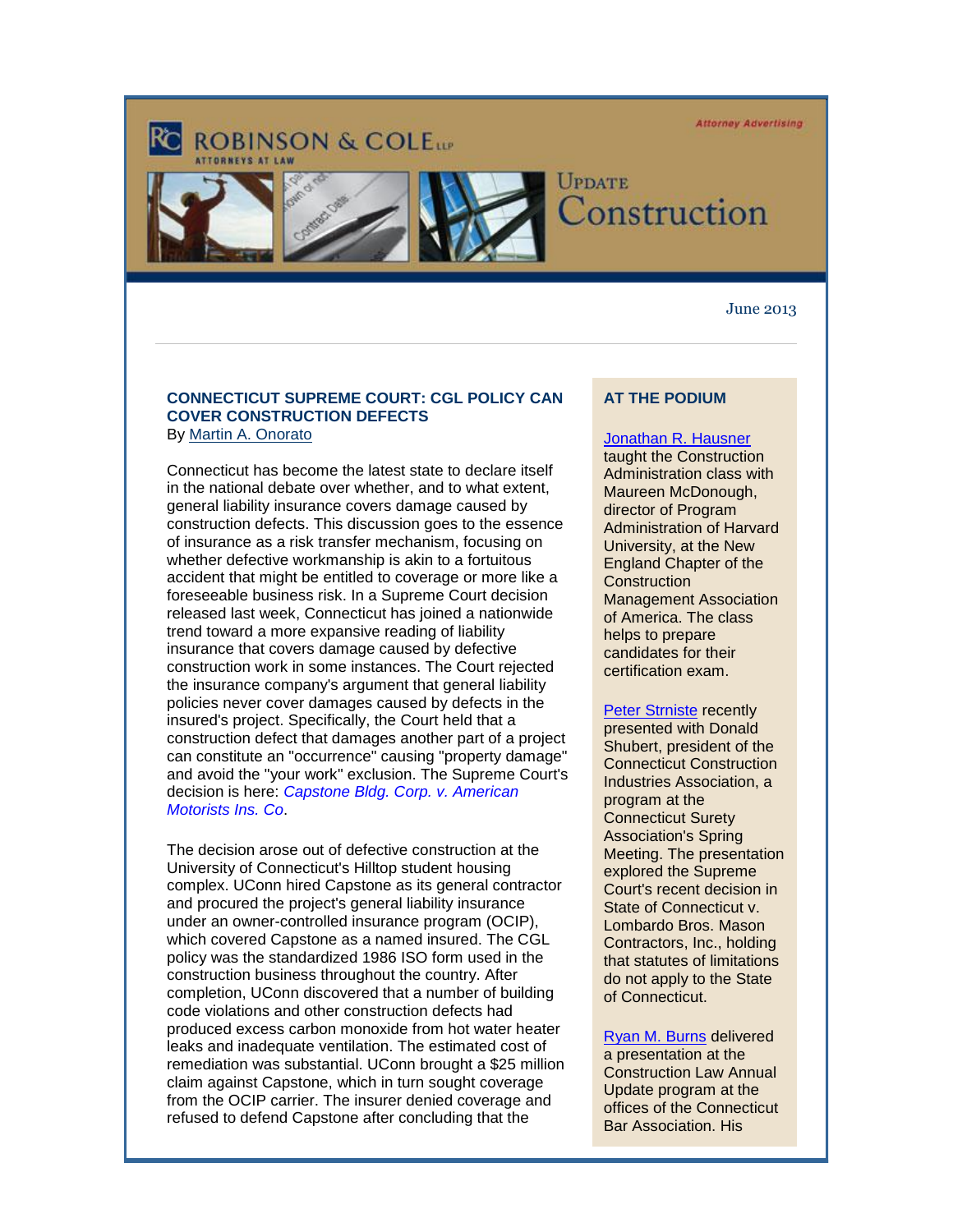claims were not covered by the OCIP.

Capstone sued the insurance company for coverage in the U.S. District Court in Alabama. The District Court sought guidance from Connecticut's highest state court on several questions of Connecticut law involved in the case, including the question of a general liability insurer's obligation to provide coverage for construction defects. This was an issue of first impression for the Connecticut Supreme Court, which noted differing treatment of this issue among the jurisdictions. The Court ultimately sided with the jurisdictions interpreting general liability policies as including some coverage for damage caused by construction defects.

The Connecticut Supreme Court's analysis touched on key definitions found in standard general liability insurance policies. Generally, liability insurance covers "occurrences," which by definition must be accidental in nature. Capstone's insurance company argued that defects resulting from the negligent acts of contractors are not accidental, in that they are the product of a deliberate act by a contractor, and that they lack the "fortuitous" element that is fundamental to insurance. The Court disagreed, noting that faulty workmanship may be considered accidental to the extent that the consequences of the insured's conduct are unexpected or unintended. A deliberate act, performed negligently, is still an accident.

Turning to another important definition in the policy, the Court noted that the OCIP policy was drafted to cover "property damage," which is generally understood to involve physical damage to tangible property. The Court held that "property damage" includes damage to nondefective work that had been physically damaged by the defective work but does not include damage to the defective work itself. Thus, "property damage" of the type covered by a liability policy might include water damage to drywall caused by a leaking pipe joint that was poorly installed, but it excludes the costs of the leaking pipe itself. Similarly, the Court found, building code violations and poor quality control were also specifically mentioned by the Court as not covered, unless they cause damage to other parts of the building. Also of note, the Court concluded that the presence of excess carbon monoxide does not constitute "property damage," absent actual physical damage to property.

In reaching its conclusion, the Court was also required to address the policy's "your work" exclusion and the "subcontractor exception" thereto. The exclusion states that the policy does not cover damage to an insured contractor's own work. In this case, the entire Hilltop project was Capstone's own work and, therefore, was excluded from coverage under the OCIP; however, the "subcontractor exception" to the exclusion restores coverage where property damage is caused by the defective work of one of the insured contractor's

#### presentation,

"Developments in Bonding and Surety Law," was part of a CLE program of the CBA's Construction Section.

## [Martin A. Onorato](http://cl.exct.net/?ju=fe2817777063067c731272&ls=fdb4157272670075741d79736d&m=fefb1671756c0d&l=fec811727763027c&s=fe2812727d670c7d771175&jb=ffcf14&t=) and

[Gregory R. Faulkner](http://cl.exct.net/?ju=fe2317777063067c731277&ls=fdb4157272670075741d79736d&m=fefb1671756c0d&l=fec811727763027c&s=fe2812727d670c7d771175&jb=ffcf14&t=) are attending NACUA's 53rd annual conference in Philadelphia, PA, held on June 19-21. The National Association of College and University Attorneys meets annually to discuss legal issues of importance to attorneys representing educational institutions.

### [Joseph A. Barra](http://cl.exct.net/?ju=fe2217777063067c731278&ls=fdb4157272670075741d79736d&m=fefb1671756c0d&l=fec811727763027c&s=fe2812727d670c7d771175&jb=ffcf14&t=) will

present at the ACG of **Massachusetts** Construction Law Series on June 25, 2013, addressing the business factors and legal risks to consider when deciding whether Building Information Modeling (BIM) should be used on a particular project.

## [Dennis C. Cavanaugh](http://cl.exct.net/?ju=fe2117777063067c731279&ls=fdb4157272670075741d79736d&m=fefb1671756c0d&l=fec811727763027c&s=fe2812727d670c7d771175&jb=ffcf14&t=)

and [Todd R. Regan](http://cl.exct.net/?ju=fe2917777063067c731370&ls=fdb4157272670075741d79736d&m=fefb1671756c0d&l=fec811727763027c&s=fe2812727d670c7d771175&jb=ffcf14&t=) will speak at the 38th Annual Meeting of the Surety & Fidelity Claims Institute in Cambridge, MD, on June 28, 2013.

## **CONNECTICUT LEGISLATURE PASSES TAX AMNESTY**

**\_\_\_\_\_\_\_\_\_\_\_\_\_\_\_\_\_\_\_\_\_**

The program offers a 75 percent reduction of interest and waiver of penalties to those who participate. Nonfilers are subject to a mandatory 25 percent penalty.

Both chambers of the Connecticut General